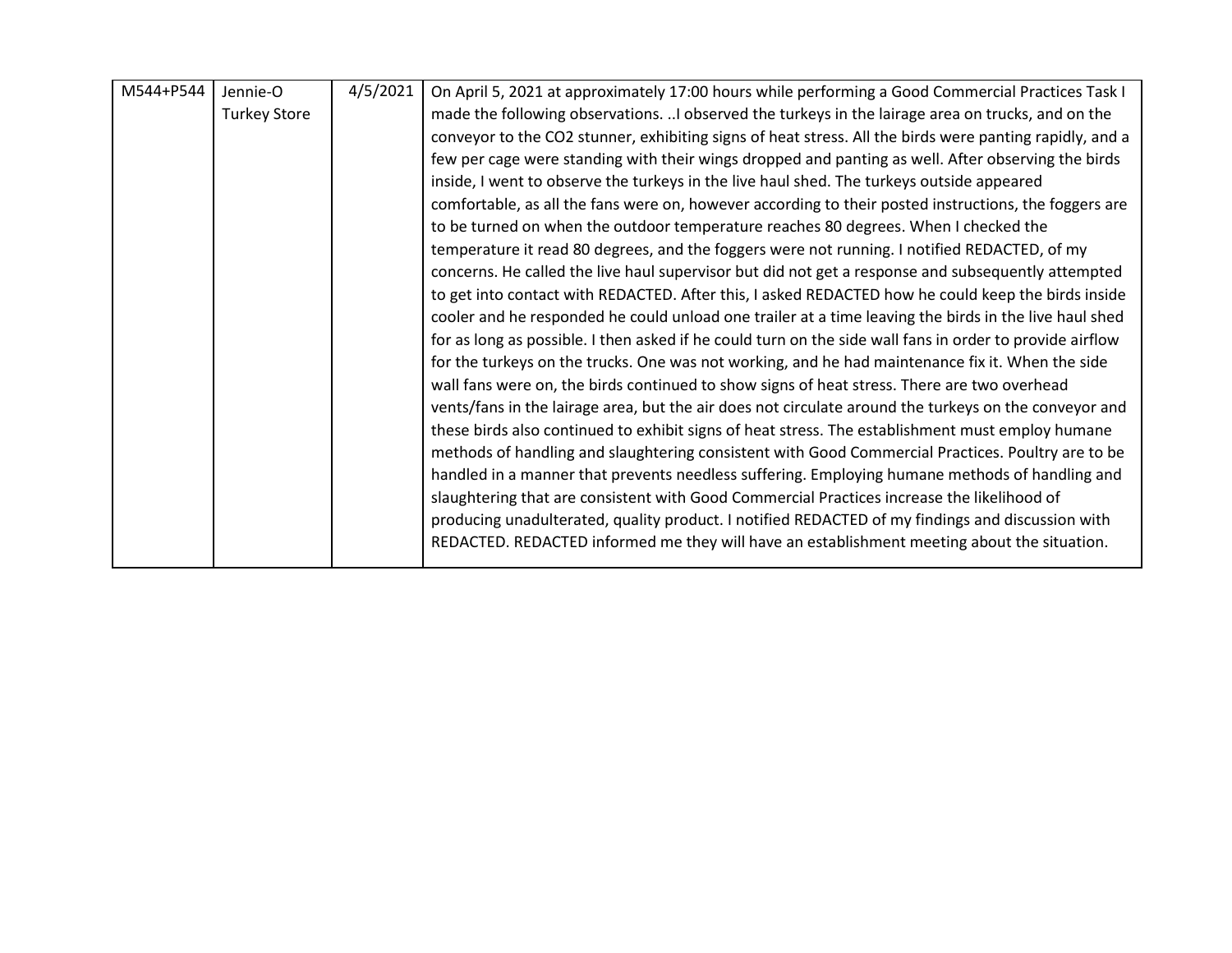| M544+P544 | Jennie-O<br><b>Turkey Store</b> | 5/1/2021 | On May 1, 2021 at approximately 14:00 hours while performing a Good Commercial Practices Task I<br>made the following observations. While observing the turkeys in the live haul shed, I noticed they<br>were exhibiting moderate signs of heat stress. The fans were on, however according to their posted<br>instructions, the foggers are to be turned on when the outdoor temperature reaches 80?. When I<br>checked the temperature it read 86?, and the foggers were not running. I notified the REDACTED, of<br>my concerns. He mentioned that the refrigeration department is responsible for the foggers and<br>contacted them on the radio. He said they would take care of it. After an hour had passed, I returned to<br>the live haul shed to find that the foggers were still not being used and the temperature still read 86<br>degrees I then asked REDACTED, why the foggers are not being used as it is 86 degrees. He responded<br>that the foggers were broken, and maintenance already had the part ordered. In order to verify they<br>were going to fix the foggers, I then contacted maintenance who suggested I talk to live haul. After<br>calling Live haul multiple times I was unable to verify they were going to fix the foggers. There was no<br>plant management present at the time to discuss my findings with. The establishment must employ<br>humane methods of handling and slaughtering consistent with Good Commercial Practices. Poultry are<br>to be handled in a manner that prevents needless suffering. Employing humane methods of handling<br>and slaughtering that are consistent with Good Commercial Practices increase the likelihood of<br>producing unadulterated, quality product. I discussed with REDACTED of my findings and asked to see a<br>work order or part invoice. |
|-----------|---------------------------------|----------|---------------------------------------------------------------------------------------------------------------------------------------------------------------------------------------------------------------------------------------------------------------------------------------------------------------------------------------------------------------------------------------------------------------------------------------------------------------------------------------------------------------------------------------------------------------------------------------------------------------------------------------------------------------------------------------------------------------------------------------------------------------------------------------------------------------------------------------------------------------------------------------------------------------------------------------------------------------------------------------------------------------------------------------------------------------------------------------------------------------------------------------------------------------------------------------------------------------------------------------------------------------------------------------------------------------------------------------------------------------------------------------------------------------------------------------------------------------------------------------------------------------------------------------------------------------------------------------------------------------------------------------------------------------------------------------------------------------------------------------------------------------------------------------------------------------------------------------|
|-----------|---------------------------------|----------|---------------------------------------------------------------------------------------------------------------------------------------------------------------------------------------------------------------------------------------------------------------------------------------------------------------------------------------------------------------------------------------------------------------------------------------------------------------------------------------------------------------------------------------------------------------------------------------------------------------------------------------------------------------------------------------------------------------------------------------------------------------------------------------------------------------------------------------------------------------------------------------------------------------------------------------------------------------------------------------------------------------------------------------------------------------------------------------------------------------------------------------------------------------------------------------------------------------------------------------------------------------------------------------------------------------------------------------------------------------------------------------------------------------------------------------------------------------------------------------------------------------------------------------------------------------------------------------------------------------------------------------------------------------------------------------------------------------------------------------------------------------------------------------------------------------------------------------|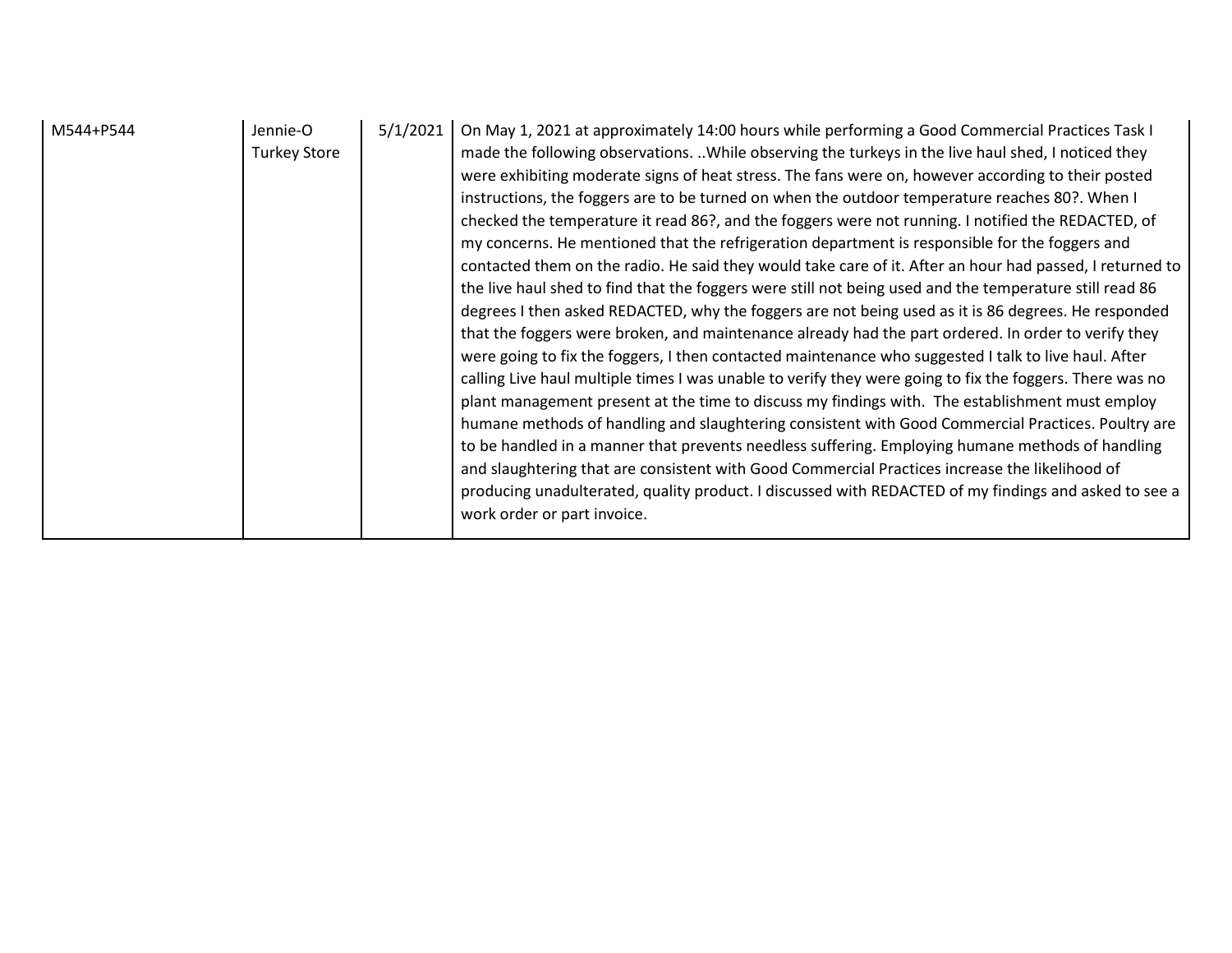| M544+P544 | Jennie-O<br><b>Turkey Store</b> | 6/4/2021 | On June 4, 2021 at approximately 17:00 hours while performing a Good Commercial Practices Task I<br>made the following observations. I observed the turkeys in the lairage area (hang and kill) on trucks,<br>and on the conveyor to the CO2 stunner, exhibiting moderate to severe signs of heat stress. All of the<br>birds were panting rapidly, and many per cage were standing with their wings dropped and panting as<br>well. After observing the birds inside, I went to look at the turkeys in the live haul shed. The outside<br>temperature was approximately 95 degrees Fahrenheit. Even though the fans and misters were<br>working properly, the turkeys in the live haul shed were moderately heat stressed. The turkeys in the<br>top cages appeared to be most affected by the heat as the fans do not reach the top cages. About half<br>of these fans were blocked with moderate amounts of turkey feathers and debris. After observing the<br>birds in the live haul shed, I then returned inside to alert REDACTED of my concerns; in particular, the<br>birds in hang and kill. We discussed with REDACTED different options for keeping the turkeys cool.<br>After this discussion, the establishment acquired more fans to be directed towards the turkeys. After a<br>short time; however, these fans were too much for the power breaker to handle and were not in use.<br>The establishment must employ humane methods of handling and slaughtering consistent with Good<br>Commercial Practices. Poultry are to be handled in a manner that prevents needless suffering.<br>Employing humane methods of handling and slaughtering that are consistent with Good Commercial<br>Practices increases the likelihood of producing unadulterated, quality product. |
|-----------|---------------------------------|----------|-------------------------------------------------------------------------------------------------------------------------------------------------------------------------------------------------------------------------------------------------------------------------------------------------------------------------------------------------------------------------------------------------------------------------------------------------------------------------------------------------------------------------------------------------------------------------------------------------------------------------------------------------------------------------------------------------------------------------------------------------------------------------------------------------------------------------------------------------------------------------------------------------------------------------------------------------------------------------------------------------------------------------------------------------------------------------------------------------------------------------------------------------------------------------------------------------------------------------------------------------------------------------------------------------------------------------------------------------------------------------------------------------------------------------------------------------------------------------------------------------------------------------------------------------------------------------------------------------------------------------------------------------------------------------------------------------------------------------------------------------------------------------------------------|
|-----------|---------------------------------|----------|-------------------------------------------------------------------------------------------------------------------------------------------------------------------------------------------------------------------------------------------------------------------------------------------------------------------------------------------------------------------------------------------------------------------------------------------------------------------------------------------------------------------------------------------------------------------------------------------------------------------------------------------------------------------------------------------------------------------------------------------------------------------------------------------------------------------------------------------------------------------------------------------------------------------------------------------------------------------------------------------------------------------------------------------------------------------------------------------------------------------------------------------------------------------------------------------------------------------------------------------------------------------------------------------------------------------------------------------------------------------------------------------------------------------------------------------------------------------------------------------------------------------------------------------------------------------------------------------------------------------------------------------------------------------------------------------------------------------------------------------------------------------------------------------|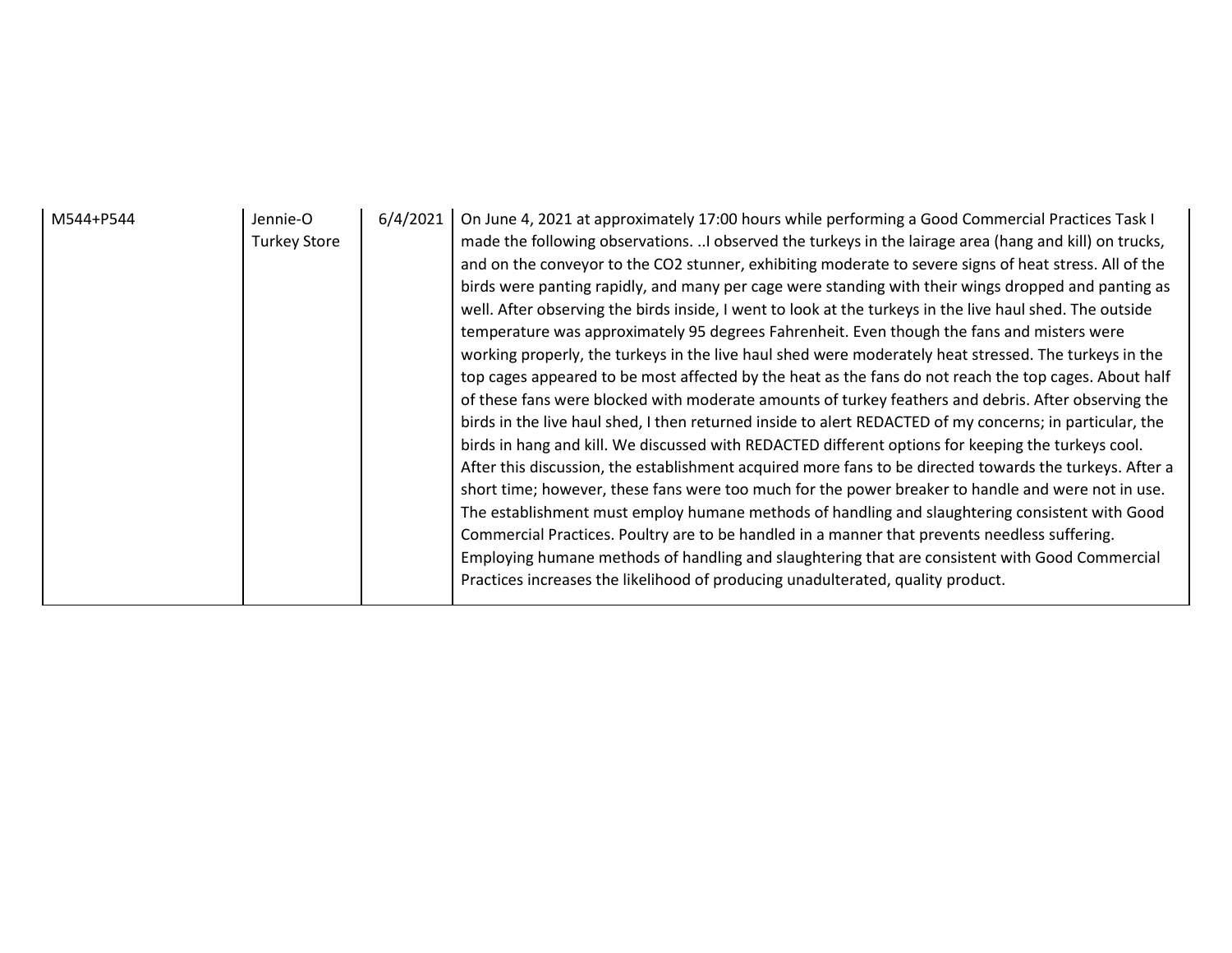| M544+P544 | Jennie-O<br><b>Turkey Store</b> | 6/7/2021 | On June 7, 2021 at approximately 19:00 hours while performing a Good Commercial Practices Task I<br>made the following observations. I observed the turkeys in the lairage area (hang and kill) on trucks,<br>and on the conveyor to the CO2 stunner, exhibiting moderate to severe signs of heat stress. All of the<br>birds were panting rapidly, and many per cage were standing with their wings dropped and panting as<br>well. Some cages were overloaded wherein birds were not able to rise. I voiced my concerns to<br>REDACTED and he advised the hang and kill supervisor to spray the floors with water in front of the<br>three working floor fans. REDACTED and I then went to observe the birds in hang and kill, so I could<br>explain my observations of heat stress and the necessity of finding a permanent acceptable solution to<br>keep the turkeys cool. When we arrived, only part of the floor had been sprayed with water. Since the<br>previous MOI IYW5815065907I written on 6-4-2021, the establishment has added three working floor<br>fans to cool the birds on the CO2 conveyor and I asked for these fans to be moved closer to the birds,<br>as they were approximately 20ft away.  In the live haul shed, the birds were also exhibiting a moderate<br>amount of heat stress. The birds in the top coops appeared to be most affected by the heat. They were<br>panting heavily and many were standing with dropped wings. The outside temperature was<br>approximately 93 degrees Fahrenheit according to their thermometer in the live haul shed.<br>Approximately 25-50% of the fans in the holding shed were blocked by feathers and debris. Misters are<br>available in the holding shed, but don't appear to be working as intended because of the lack of air<br>flow with the fans. Since the previous MOI written on Friday, 6-4-2021 the establishment stated the<br>fans would be cleaned over the weekend. The cleaning was either ineffective or not implemented.<br>The slaughter data for 6-7-2021, in PHIS, showed a total of 514 Dead on Arrival (DOA) birds out of a<br>total number of 80,746 turkeys received (0.63% DOA rate). The most DOAs came from Menagha, Lot#<br>9693, in which they had 301 DOAs out of 19,499 birds received which is approximately 1.54% DOA rate.<br>When asked about the increasing DOA rates, the establishment commented that there was one load<br>that was overstocked and they had already contacted the live haul department about the situation.<br>This on-going concern is being discussed with establishment management daily. The establishment<br>must employ humane methods of handling and slaughtering consistent with Good Commercial<br>Practices. Poultry are to be handled in a manner that prevents needless suffering. Employing humane<br>methods of handling and slaughtering that are consistent with Good Commercial Practices increases<br>the likelihood of producing unadulterated, quality product. |
|-----------|---------------------------------|----------|-----------------------------------------------------------------------------------------------------------------------------------------------------------------------------------------------------------------------------------------------------------------------------------------------------------------------------------------------------------------------------------------------------------------------------------------------------------------------------------------------------------------------------------------------------------------------------------------------------------------------------------------------------------------------------------------------------------------------------------------------------------------------------------------------------------------------------------------------------------------------------------------------------------------------------------------------------------------------------------------------------------------------------------------------------------------------------------------------------------------------------------------------------------------------------------------------------------------------------------------------------------------------------------------------------------------------------------------------------------------------------------------------------------------------------------------------------------------------------------------------------------------------------------------------------------------------------------------------------------------------------------------------------------------------------------------------------------------------------------------------------------------------------------------------------------------------------------------------------------------------------------------------------------------------------------------------------------------------------------------------------------------------------------------------------------------------------------------------------------------------------------------------------------------------------------------------------------------------------------------------------------------------------------------------------------------------------------------------------------------------------------------------------------------------------------------------------------------------------------------------------------------------------------------------------------------------------------------------------------------------------------------------------------------------------------------------------------------------------------------------------------------------------------------------------------------------------------------------------------------------------------------------------------------------------------------------------------------------------------------------------------------------|
|-----------|---------------------------------|----------|-----------------------------------------------------------------------------------------------------------------------------------------------------------------------------------------------------------------------------------------------------------------------------------------------------------------------------------------------------------------------------------------------------------------------------------------------------------------------------------------------------------------------------------------------------------------------------------------------------------------------------------------------------------------------------------------------------------------------------------------------------------------------------------------------------------------------------------------------------------------------------------------------------------------------------------------------------------------------------------------------------------------------------------------------------------------------------------------------------------------------------------------------------------------------------------------------------------------------------------------------------------------------------------------------------------------------------------------------------------------------------------------------------------------------------------------------------------------------------------------------------------------------------------------------------------------------------------------------------------------------------------------------------------------------------------------------------------------------------------------------------------------------------------------------------------------------------------------------------------------------------------------------------------------------------------------------------------------------------------------------------------------------------------------------------------------------------------------------------------------------------------------------------------------------------------------------------------------------------------------------------------------------------------------------------------------------------------------------------------------------------------------------------------------------------------------------------------------------------------------------------------------------------------------------------------------------------------------------------------------------------------------------------------------------------------------------------------------------------------------------------------------------------------------------------------------------------------------------------------------------------------------------------------------------------------------------------------------------------------------------------------------------|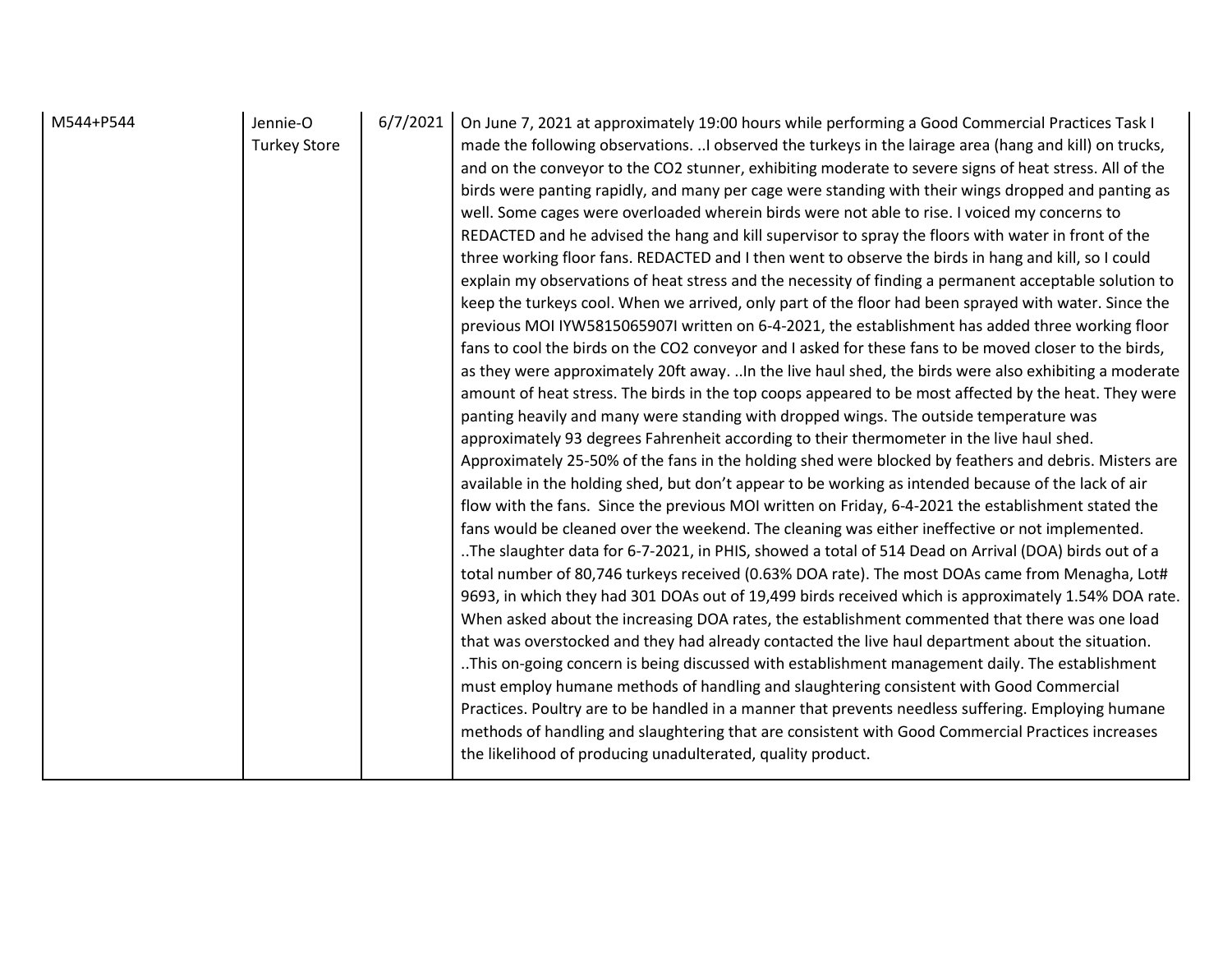| M544+P544<br>Jennie-O<br>6/8/2021<br><b>Turkey Store</b> | On June 8, 2021 at approximately 15:30 hours a meeting was held regarding Good Commercial<br>Practices, in particular, heat stress in turkeys. The personnel in attendance were REDACTED,<br>REDACTED and REDACTED. During this meeting we discussed the establishments further planned<br>actions to mitigate the heat and lack of adequate ventilation in hang and kill. Their actions include<br>putting a bay of fans on the wall on either side where the trucks are parked. They also mentioned<br>unloading every-other pod off the truck to increase air circulation and finally, adding fans and possibly<br>misters to the framing on the CO2 conveyor. We also talked about leaving the birds in the live haul<br>shed for as long as possible as they are more comfortable. It has been observed in the past where the<br>CO2 conveyor is full with pods and there is an additional truck inside. The trucks currently have one 20"<br>fan to provide ventilation for a full load. I then voiced my concerns about the fans in the live haul shed<br>being blocked by feather and debris, and the birds in the top cages experiencing greater heat stress<br>because the fan does not reach the top. Following the aforementioned meeting, at approximately<br>16:00 hours on 6-8-2021 I performed a Good Commercial Practices task and made the following<br>observations.  On line 2, I saw the CO2 conveyor was full with pods of turkeys exhibiting moderate<br>heat stress. 90% of the birds were panting rapidly, and many per cage were standing with their wings<br>dropped and panting as well. In addition to the full conveyor, there was a full truck parked waiting to.<br>be unloaded. Since we just discussed this scenario in the above meeting, I immediately contacted<br>REDACTED and asked him why they have and full conveyor and a full truck inside. He explained that<br>there was a misunderstanding and he thought we talked about the trucks being parked immediately<br>outside. I clarified the trucks should remain in the live haul shed for as long as possible as they are<br>more comfortable outside with the fans and misters. I asked him to calculate the time it takes for the<br>pods to go through the stunner to not have a full conveyor and full truck inside at the same time.<br>REDACTED said that it was possible to time it where there would only be three full pods on a truck at a<br>time. Since the previous MOI IYW5114063408I written on 6-7-2021 the establishment has added one<br>more floor fan and two fan misters directed at the birds on the CO2 conveyor. The birds in front of the<br>fans with misters appeared to be less stressed than the birds without a fan.  In the live haul shed, the<br>birds appeared to be comfortable, but the birds in the top coops appeared to be most affected by the<br>heat and were panting rapidly with their wings dropped. The outside temperature was approximately<br>95 degrees Fahrenheit according to the thermometer in the live haul shed. There were two employees<br>cleaning the fans. In addition to observing the birds I also noticed one bay of misters not working<br>properly and one wall of fans not working with birds parked inside. I notified REDACTED of my findings. |
|----------------------------------------------------------|-------------------------------------------------------------------------------------------------------------------------------------------------------------------------------------------------------------------------------------------------------------------------------------------------------------------------------------------------------------------------------------------------------------------------------------------------------------------------------------------------------------------------------------------------------------------------------------------------------------------------------------------------------------------------------------------------------------------------------------------------------------------------------------------------------------------------------------------------------------------------------------------------------------------------------------------------------------------------------------------------------------------------------------------------------------------------------------------------------------------------------------------------------------------------------------------------------------------------------------------------------------------------------------------------------------------------------------------------------------------------------------------------------------------------------------------------------------------------------------------------------------------------------------------------------------------------------------------------------------------------------------------------------------------------------------------------------------------------------------------------------------------------------------------------------------------------------------------------------------------------------------------------------------------------------------------------------------------------------------------------------------------------------------------------------------------------------------------------------------------------------------------------------------------------------------------------------------------------------------------------------------------------------------------------------------------------------------------------------------------------------------------------------------------------------------------------------------------------------------------------------------------------------------------------------------------------------------------------------------------------------------------------------------------------------------------------------------------------------------------------------------------------------------------------------------------------------------------------------------------------------------------------------------------------------------------------------------------------------------------------------------------------------------------------------------------------------------------------------------------------------------------------------------------------------------------------------------------------------------------------------------------------------------------------------------------|
|----------------------------------------------------------|-------------------------------------------------------------------------------------------------------------------------------------------------------------------------------------------------------------------------------------------------------------------------------------------------------------------------------------------------------------------------------------------------------------------------------------------------------------------------------------------------------------------------------------------------------------------------------------------------------------------------------------------------------------------------------------------------------------------------------------------------------------------------------------------------------------------------------------------------------------------------------------------------------------------------------------------------------------------------------------------------------------------------------------------------------------------------------------------------------------------------------------------------------------------------------------------------------------------------------------------------------------------------------------------------------------------------------------------------------------------------------------------------------------------------------------------------------------------------------------------------------------------------------------------------------------------------------------------------------------------------------------------------------------------------------------------------------------------------------------------------------------------------------------------------------------------------------------------------------------------------------------------------------------------------------------------------------------------------------------------------------------------------------------------------------------------------------------------------------------------------------------------------------------------------------------------------------------------------------------------------------------------------------------------------------------------------------------------------------------------------------------------------------------------------------------------------------------------------------------------------------------------------------------------------------------------------------------------------------------------------------------------------------------------------------------------------------------------------------------------------------------------------------------------------------------------------------------------------------------------------------------------------------------------------------------------------------------------------------------------------------------------------------------------------------------------------------------------------------------------------------------------------------------------------------------------------------------------------------------------------------------------------------------------------------------------|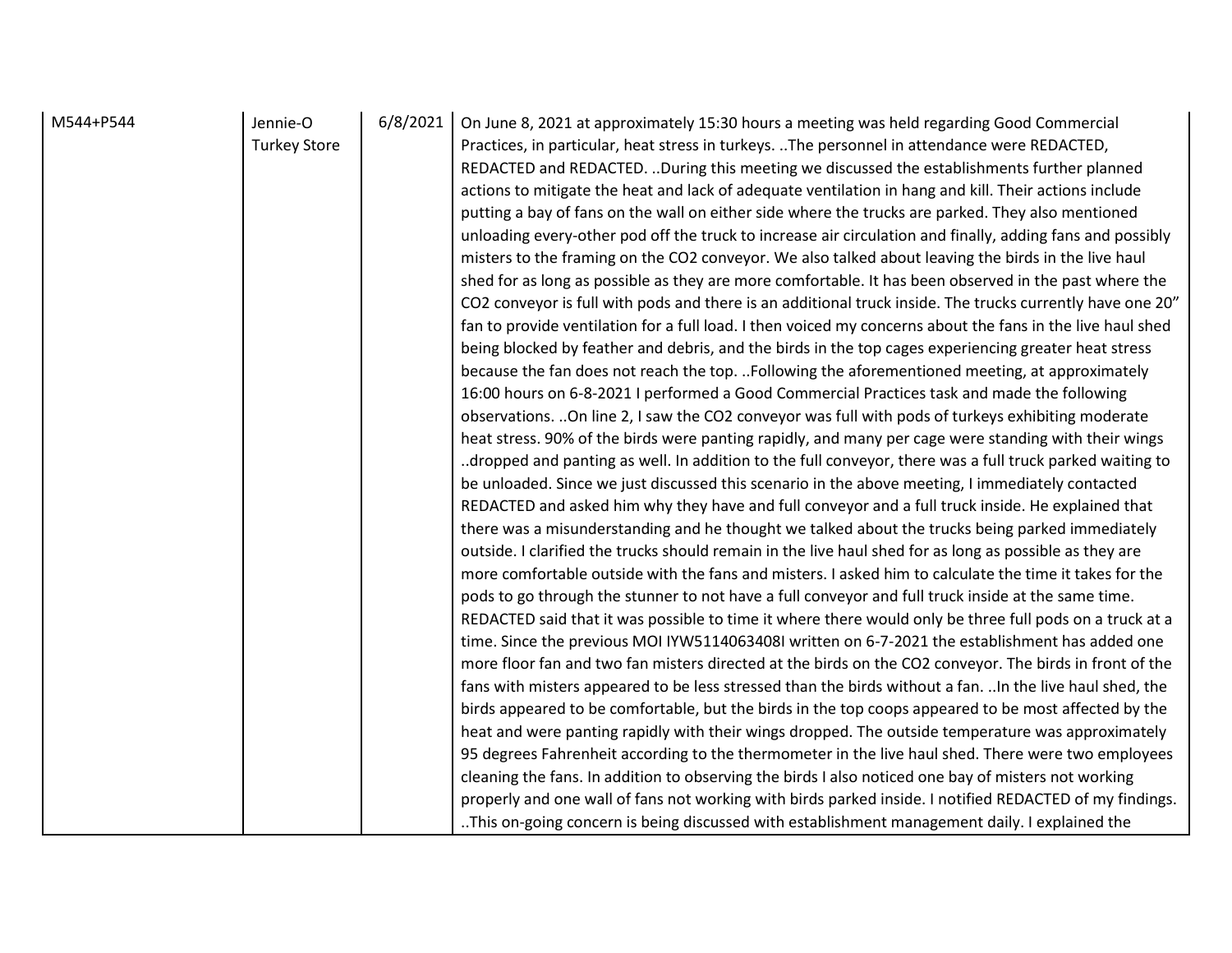|  | importance of immediate actions as the forecast shows high temperatures for the next ten days. The |
|--|----------------------------------------------------------------------------------------------------|
|  | establishment must employ humane methods of handling and slaughtering consistent with Good         |
|  | Commercial Practices. Poultry are to be handled in a manner that prevents needless suffering.      |
|  | Employing humane methods of handling and slaughtering that are consistent with Good Commercial     |
|  | Practices increases the likelihood of producing unadulterated, quality product.                    |
|  |                                                                                                    |